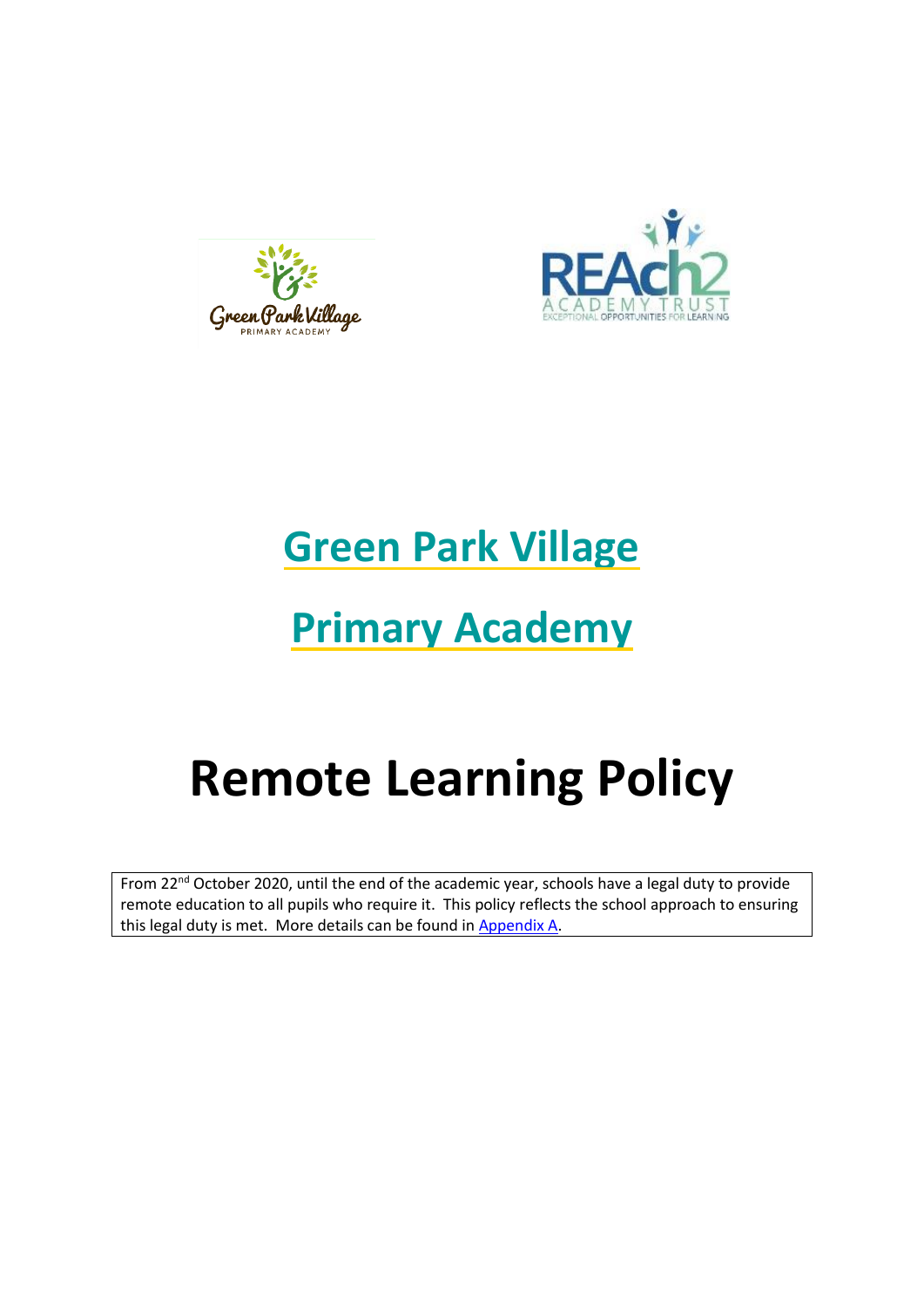## **Contents:**

## [Statement of intent](#page-2-0)

- 1. [Legal framework](#page-3-0)
- 2. [Roles and responsibilities](#page-3-1)
- 3. [Resources](#page-6-0)
- 4. [Online safety](#page-8-0)
- 5. [Data protection](#page-10-0)
- 6. [Marking and feedback](#page-10-1)
- 7. [Health and safety](#page-11-0)
- 8. [School day and absence](#page-12-0)
- 9. [Communication](#page-12-1)
- 10. [Monitoring and review](#page-13-0)

### Appendix

a. [Remote Learning During the Coronavirus \(COVID-19\)](#page-14-0)  [Pandemic](#page-14-0)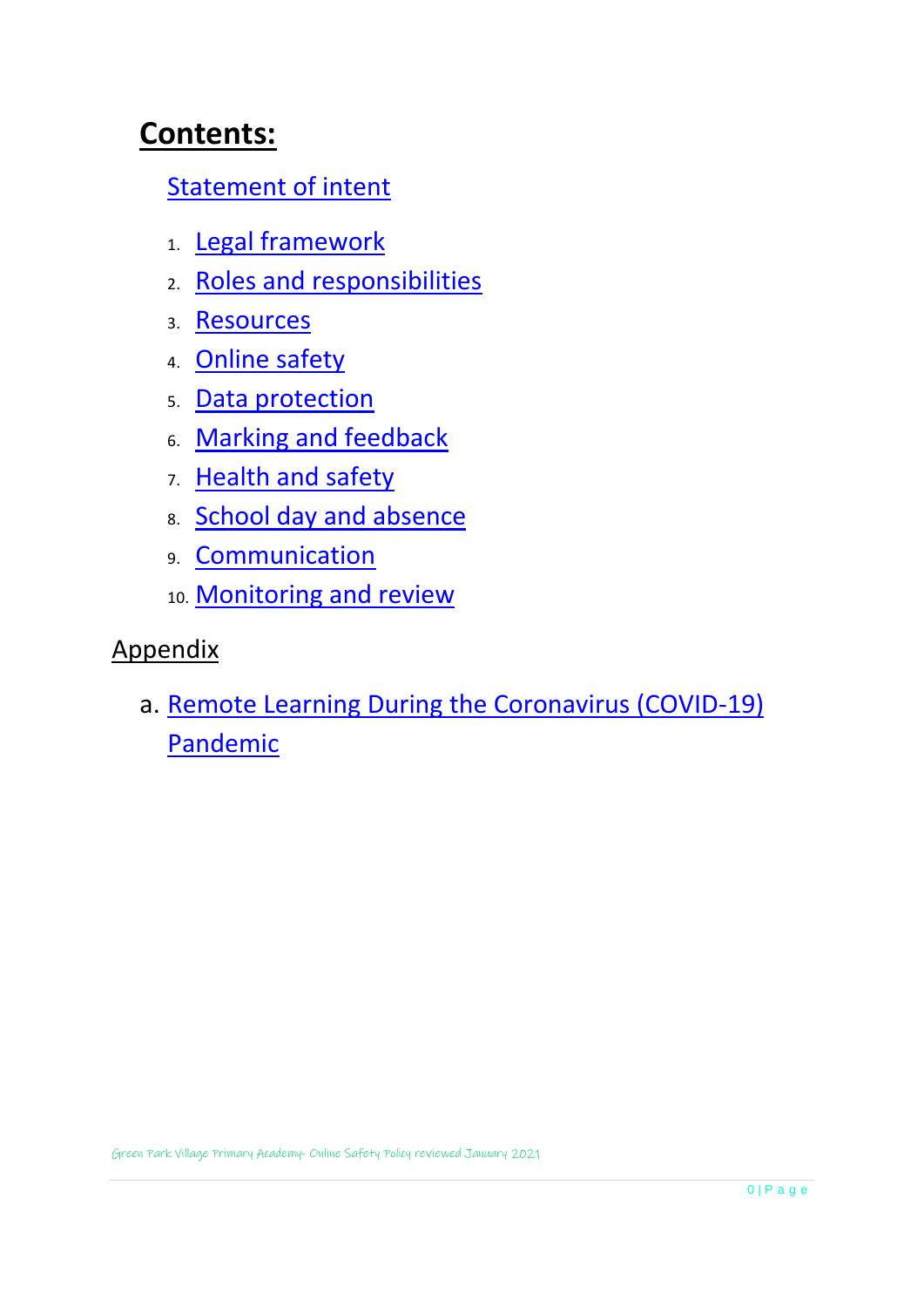#### <span id="page-2-0"></span>**Statement of intent**

At Green Park Village Primary Academy we understand the need to continually deliver high quality education, including during periods of remote learning – whether for an individual pupil or many. We recognise the importance of maintaining high expectations in all areas of school life and ensuring that all pupils have access to the learning resources and support they need to succeed.

Through the implementation of this policy, we aim to address the key concerns associated with remote learning, such as online safety, access to educational resources, data protection, and safeguarding.

This policy aims to:

Signed by:

- Minimise the disruption to pupils' education and the delivery of the curriculum;
- Ensure provision is in place so that all pupils have access to high quality learning resources;
- Protect pupils from the risks associated with using devices connected to the internet;
- Ensure staff, parent, and pupil data remains secure and is not lost or misused;
- Ensure robust safeguarding measures continue to be in effect during the period of remote learning;
- Ensure all pupils have the provision they need to complete their work to the best of their ability, and to remain happy, healthy, and supported during periods of remote learning.

| <b>Head Teacher</b>       | Date: | January 2021 |
|---------------------------|-------|--------------|
| <b>Chair of Governors</b> | Date: | January 2021 |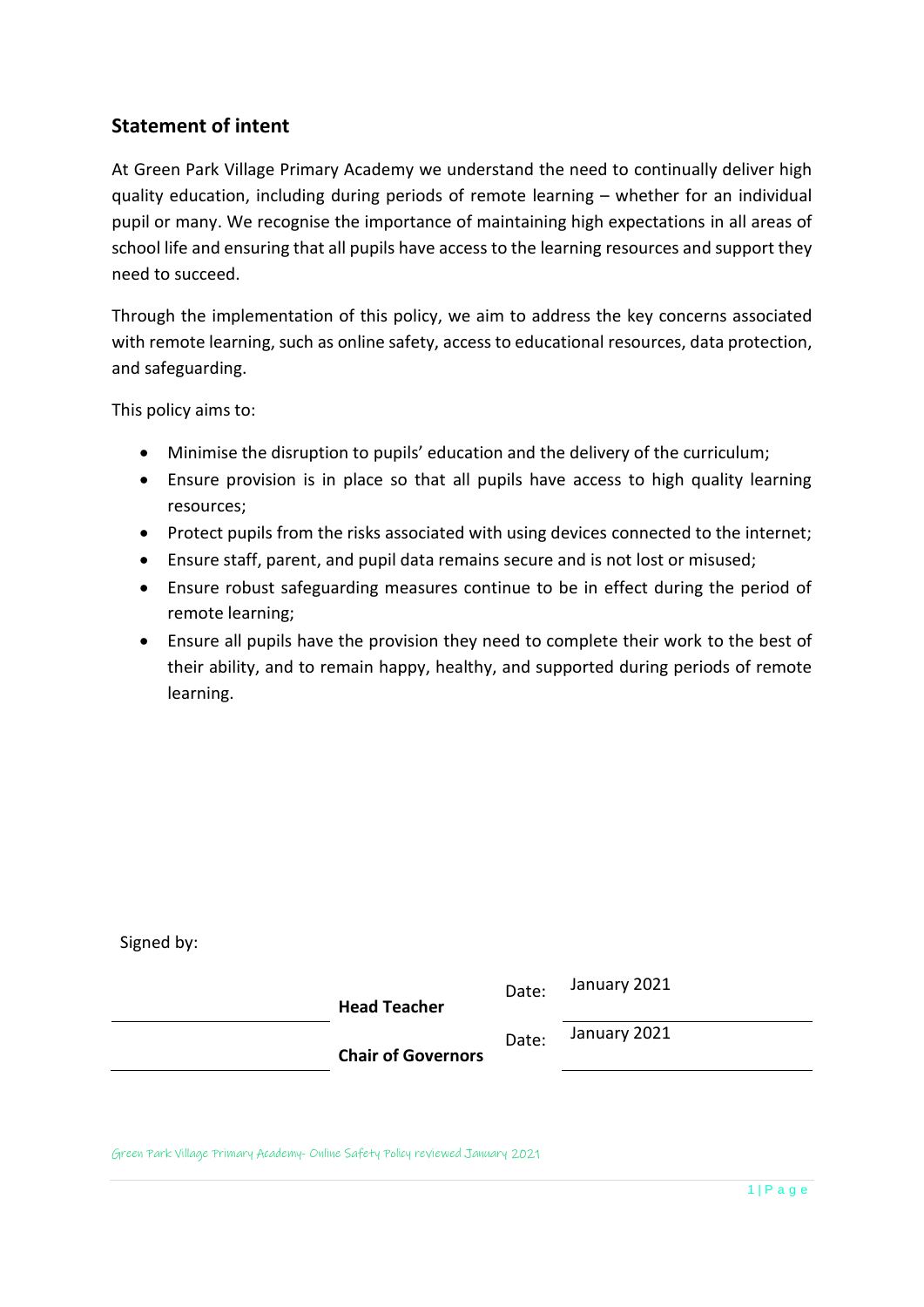#### <span id="page-3-0"></span>1. **Legal framework**

- 1.1. This policy has due regard to all relevant legislation and statutory guidance including, but not limited to, the following:
	- Equality Act 2010
	- Education Act 2004
	- The General Data Protection Regulation (GDPR)
	- Data Protection Act 2018
- $1.2.$ This policy has due regard to national guidance including, but not limited to, the following:
	- DfE (2020) 'Keeping children safe in education'
	- DfE (2019) 'School attendance'
	- DfE (2018) 'Health and safety: responsibilities and duties for schools'
	- DfE (2018) 'Health and safety for school children'
	- DfE (2017) 'Special educational needs and disability code of practice: 0 to 25 years'
	- DfE (2016) 'Children missing education'
- 1.3. This policy operates in conjunction with the following school policies:
	- **Child Protection and Safeguarding Policy (and Annex)**
	- **Data Protection Policies- Pupil and Parent Privacy Notice, Information Security Policy and Information Records and Retention Policy**
	- **Special Educational Needs and Disabilities (SEND) Policy and SEND Information Policy**
	- **Learner Attitudes (Behaviour) Policy**
	- **Accessibility Policy and Plan**
	- *Marking and Feedback Policy*
	- *Curriculum Policy*
	- **Assessment Policy**
	- **Online Safety Policy**
	- **Health and Safety Policy**
	- **Attendance and Punctuality Policy**
	- **ICT Acceptable Use Policy**
	- **Staff Handbook including Code of Conduct**

#### <span id="page-3-1"></span>**2. Roles and responsibilities**

- 2.1. The local governing board is responsible for:
	- Ensuring that the school has robust risk management procedures in place.
	- Ensuring that the school is supporting pupils to resume education, including arrangements for learning at home where needed.
	- Evaluating the effectiveness of the school's remote learning arrangements.
- 2.2. The Head Teacher is responsible for: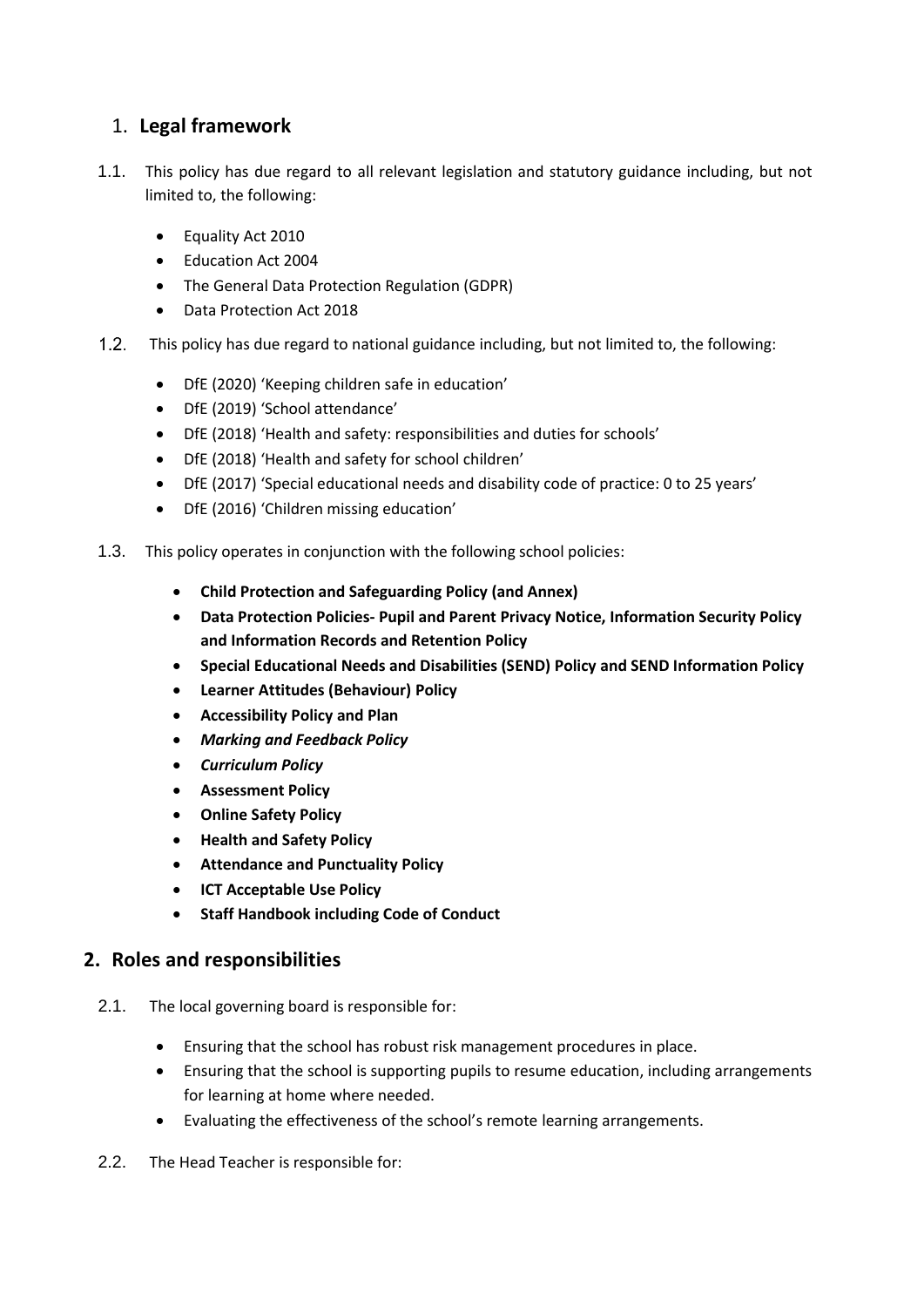- Ensuring that staff, parents and pupils adhere to the relevant policies at all times.
- Ensuring that there are arrangements in place for identifying, evaluating, and managing the risks associated with remote learning.
- Ensuring that there are arrangements in place for monitoring incidents associated with remote learning.
- Overseeing that the school has the resources necessary to action the procedures in this policy.
- Reviewing the effectiveness of this policy on an annual basis and communicating any changes to staff, parents, and pupils.
- Arranging any additional training staff may require to support pupils during the period of remote learning.
- Conducting reviews on a weekly basis of the remote learning arrangements to ensure pupils' education does not suffer.
- 2.3. The Health and Safety Leads are responsible for:
	- Ensuring that any relevant health and safety risk assessments are carried out within the agreed timeframes.
	- Putting procedures and safe systems of learning into practice, which are designed to eliminate or reduce the risks associated with remote learning.
	- Ensuring that any pupils identified as being at risk are provided with necessary information and instruction, as required.
	- Managing the effectiveness of health and safety measures through a robust system of reporting, investigating, and recording incidents.
- 2.4. The Data Protection Officer for the Trust is responsible for advising schools as needed in relation to Data Protection issues. The school is then responsible for local data protection, including:
	- Overseeing that all school-owned electronic devices used for remote learning have adequate anti-virus software and malware protection.
	- Ensuring all staff, parents, and pupils are aware of the data protection principles outlined in the GDPR.
	- Ensuring that all computer programs where used for remote learning are compliant with the GDPR and the Data Protection Act 2018.
- 2.5. The Designated Safeguarding Lead (DSL) is responsible for:
	- Attending and arranging, where necessary, any safeguarding meetings that occur during the remote learning period.
	- Liaising with the Cluster's ICT technician or the Trust IT team to ensure that all technology used for remote learning is suitable for its purpose and will protect pupils online.
	- Identifying vulnerable pupils who may be at risk if they are learning remotely.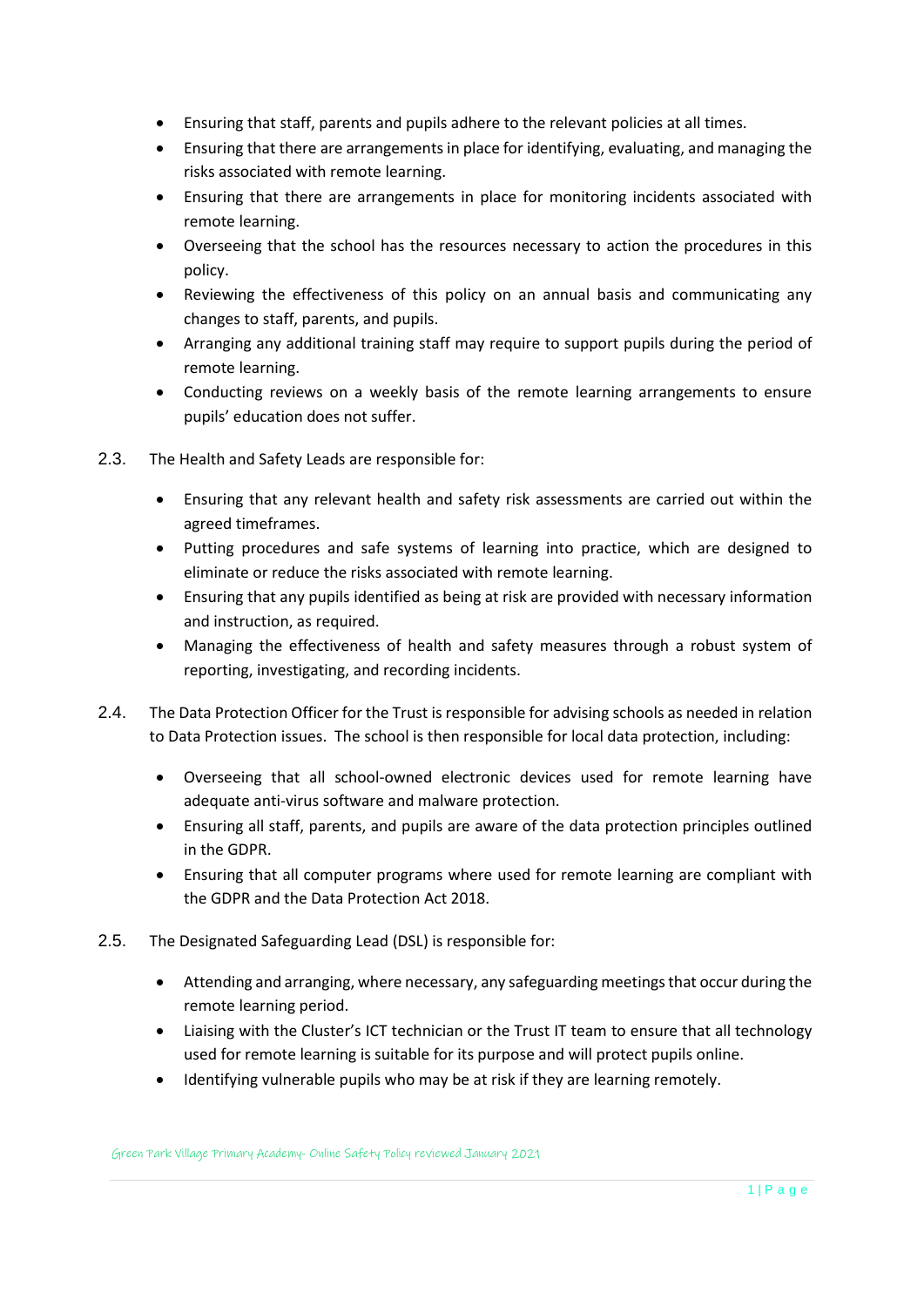- Ensuring that child protection plans are enforced while the pupil is learning remotely, and liaising with the Head Teacher and other organisations to make alternate arrangements for pupils who are at a high risk, where required.
- Identifying the level of support or intervention required while pupils learn remotely and ensuring appropriate measures are in place.
- Liaising with relevant individuals to ensure vulnerable pupils receive the support required during the period of remote working Ensuring all safeguarding incidents are adequately recorded and reported.
- Pay due regard to national guidance on safeguarding for online learning, including that published by the DFE and NSPCC.
- 2.6. The SENCO is responsible for:
	- Liaising with the IT Team to ensure that the technology used for remote learning is accessible to all pupils and that reasonable adjustments are made where required.
	- Ensuring that pupils with EHC plans continue to have their needs met while learning remotely, and liaising with the Head Teacher and other organisations to make any alternate arrangements for pupils with EHC plans and IHPs.
	- Identifying the level of support or intervention that is required while pupils with SEND learn remotely.
	- Ensuring that the provision put in place for pupils with SEND is monitored for effectiveness throughout the duration of the remote learning period.
- 2.7. The School Business Manager is responsible for:
	- Arranging the procurement of any equipment or technology required for staff to teach remotely and for pupils to learn from home.
	- Ensuring value for money when arranging the procurement of equipment or technology.
	- Ensuring that the school has adequate insurance to cover all remote working arrangements.
- 2.8. The ICT technicians are responsible for:
	- Ensuring that all school-owned devices used for remote learning have suitable anti-virus software installed, have a secure connection, can recover lost work, and allow for audio and visual material to be recorded, where required.
	- Ensuring that any programs or networks used for remote learning can effectively support a large number of users at one time, where required, e.g. undertaking 'stress' testing.
	- Working with the SENCO to ensure that the equipment and technology used for learning remotely is accessible to all pupils and staff.
- 2.9. Staff members are responsible for:
	- Adhering to this policy at all times during periods of remote learning.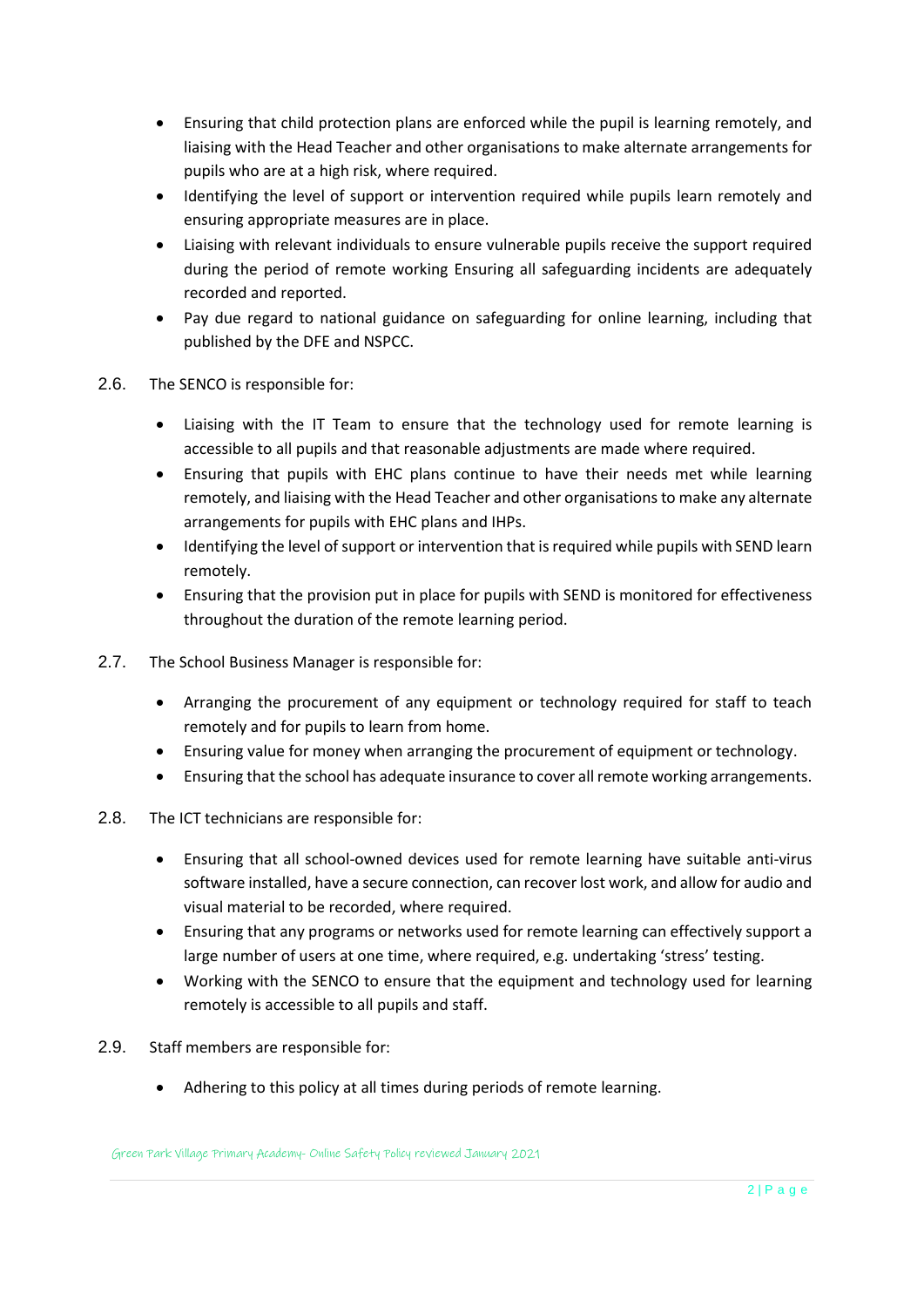- Reporting any health and safety incidents to their line manager and asking for guidance as appropriate.
- Reporting any safeguarding incidents to the DSL and asking for guidance as appropriate.
- Taking part in any training conducted to meet the requirements of this policy, including training on how to use the necessary electronic equipment and software.
- Reporting any dangers or potential dangers they identify, as well as any concerns they may have about remote learning, to the Head Teacher.
- Reporting any defects on school-owned equipment used for remote learning to an ICT technician.
- Reporting any GDPR regulation breaches to the HT/SBM who will report to the DPO.
- Adhering to the Staff Code of Conduct at all times.
- 2.10. Parents are responsible for:
	- Adhering to this policy at all times during periods of remote learning.
	- Ensuring their child is available to learn remotely at the times set out in paragraphs [8.1](#page-12-2) and [8.2](#page-12-3) of this policy, and that the schoolwork set is completed on time and to the best of their child's ability.
	- Reporting any technical issues to the school as soon as possible.
	- Ensuring that their child always has access to remote learning material during the times set out in paragraphs [8.1](#page-12-2) an[d 8.2.](#page-12-3)
	- Reporting any absence in line with the terms set out in paragrap[h 8.6.](#page-12-4)
	- Ensuring their child uses the equipment and technology used for remote learning as intended.
	- Adhering to the Parent Code of Conduct at all times.
- 2.11. Pupils (with support from parents) are responsible for:
	- Adhering to this policy at all times during periods of remote learning.
	- Ensuring they are available to learn remotely at the times set out in paragraphs [8.1](#page-12-2) an[d 8.2](#page-12-3) of this policy, and that their schoolwork is completed on time and to the best of their ability.
	- Reporting any technical issues to their teacher as soon as possible.
	- Ensuring they have access to remote learning material and notifying a responsible adult if they do not have access.
	- Notifying a responsible adult if they are feeling unwell or are unable to complete the schoolwork they have been set.
	- Ensuring they use any equipment and technology for remote learning as intended.
	- Adhering to the Learner Attitude /Behaviour Policy at all times.

#### <span id="page-6-0"></span>**3. Resources**

#### **Learning materials**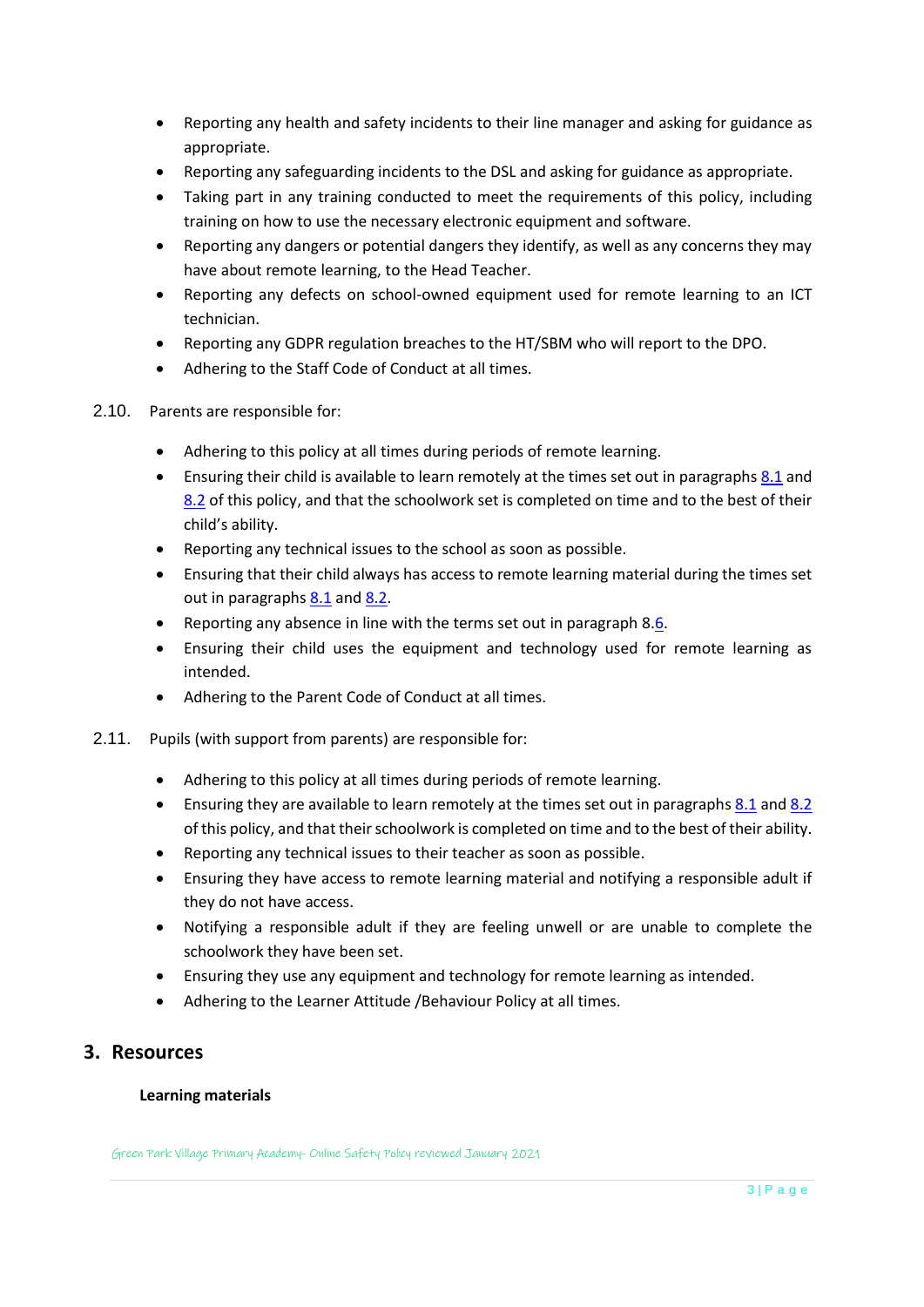- 3.1. The school will accept a range of different teaching methods during remote learning to help explain concepts and address misconceptions easily. For the purpose of providing remote learning, the school may make use of:
	- Work booklets
	- Email
	- Past and mock exam papers
	- Current online learning portals
	- Educational websites
	- Reading tasks
	- Live sessions or webinars
	- Pre-recorded video or audio lessons
- 3.2. Teachers will review the DfE's list of [online education resources](https://www.gov.uk/government/publications/coronavirus-covid-19-online-education-resources) and utilise these tools as necessary, in addition to existing resources.
- 3.3. Reasonable adjustments will be made to ensure that all pupils have access to the resources needed for effective remote learning.
- 3.4. Teachers will ensure the programmes chosen for online learning have a range of accessibility features, e.g. voice-to-text conversion, to support pupils with SEND.
- 3.5. The school recognises that interactive lessons are most effective in aiding pupils' motivation and academic progression and, to this effect, teachers will ensure that where it is appropriate and practicable they regularly recreate aspects of in-person interactivity, e.g. live classes with questioning, eliciting and reflective discussion, to the best of their ability. The school will provide a timetable with a school day structure with a high proportion of live sessions.
- 3.6. Lesson plans will be adapted to ensure that the curriculum remains fully accessible and inclusive via remote learning.
- 3.7. The school will review the resources pupils have access to and adapt learning to account for all pupils needs by using a range of different formats, e.g. providing work on PDFs which can easily be printed from a mobile device.
- 3.8. Work packs will be made available for pupils who do not have access to a printer these packs can be collected from school at a pre-arranged time (or will be delivered to home in a socially distanced way).
- 3.9. Teaching staff will liaise with the SENCO and other relevant members of staff to ensure all pupils remain fully supported for the duration of the remote learning period.
- 3.10. The SENCO will arrange additional support for pupils with SEND which will be unique to the individual's needs, e.g. via weekly phone calls.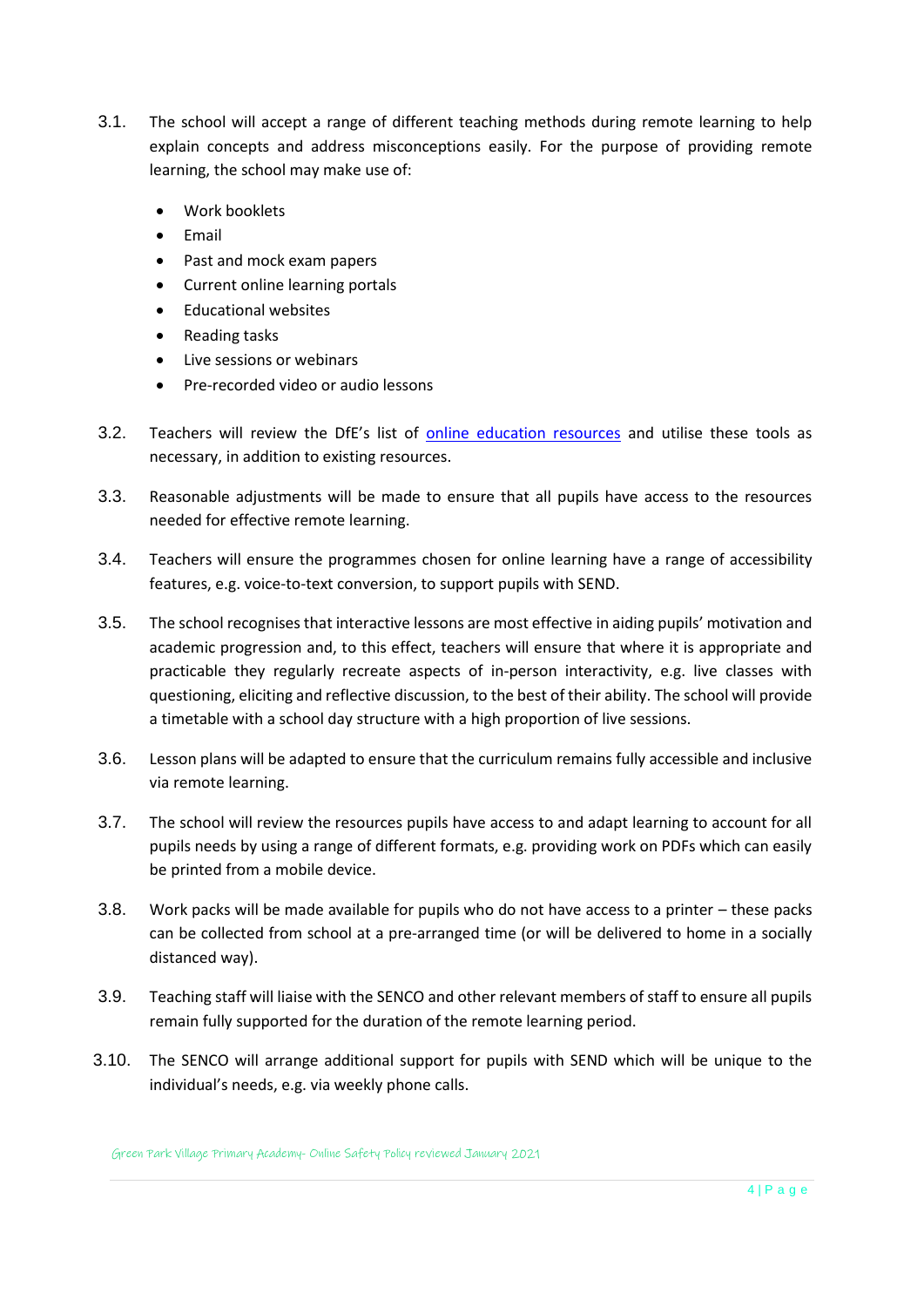- 3.11. Any issues with remote learning resources will be reported as soon as possible to the relevant member of staff.
- 3.12. Pupils will be required to use their own or family-owned equipment to access remote learning resources, unless the school agrees to provide or loan equipment, e.g. laptops.
- 3.13. For pupils who cannot access digital devices at home, the school will, where possible, apply for technology support through their Trust.
- 3.14. Pupils and parents will be required to maintain the upkeep of any equipment they use to access remote learning resources.
- 3.15. Teaching staff will oversee academic progression for the duration of the remote learning period and will mark and provide feedback on work in line with [section 7](#page-10-1) of this policy.
- 3.16. The arrangements for any 'live' classes, e.g. webinars, will be communicated via email / Microsoft Teams no later than one day before the allotted time and kept to a reasonable length of no more than thirty minutes (Reception children) per session.
- 3.17. The ICT technicians are not responsible for providing technical support for equipment that is not owned by the school.

#### **Costs and expenses**

- 3.18. The school will not contribute to any household expenses incurred while pupils learn remotely, e.g. heating, lighting, or council tax.
- 3.19. The school will not reimburse any costs for travel between pupils' homes and the school premises.
- 3.20. The school will not reimburse any costs for childcare.
- 3.21. If a pupil is provided with school-owned equipment, the pupil and their parent will sign and adhere to the Technology Acceptable Use Agreement prior to commencing remote learning.

#### <span id="page-8-0"></span>**4. Online safety**

- 4.1. This section of the policy will be enacted in conjunction with the school's Online Safety Policy.
- 4.2. Where possible, all interactions will be textual and public.
- 4.3. All staff and pupils using video communication must:
	- Communicate in groups one-to-one sessions are not permitted.
	- Ensure that there are two adults present during online / live communication.
	- Wear suitable clothing this includes others in their household.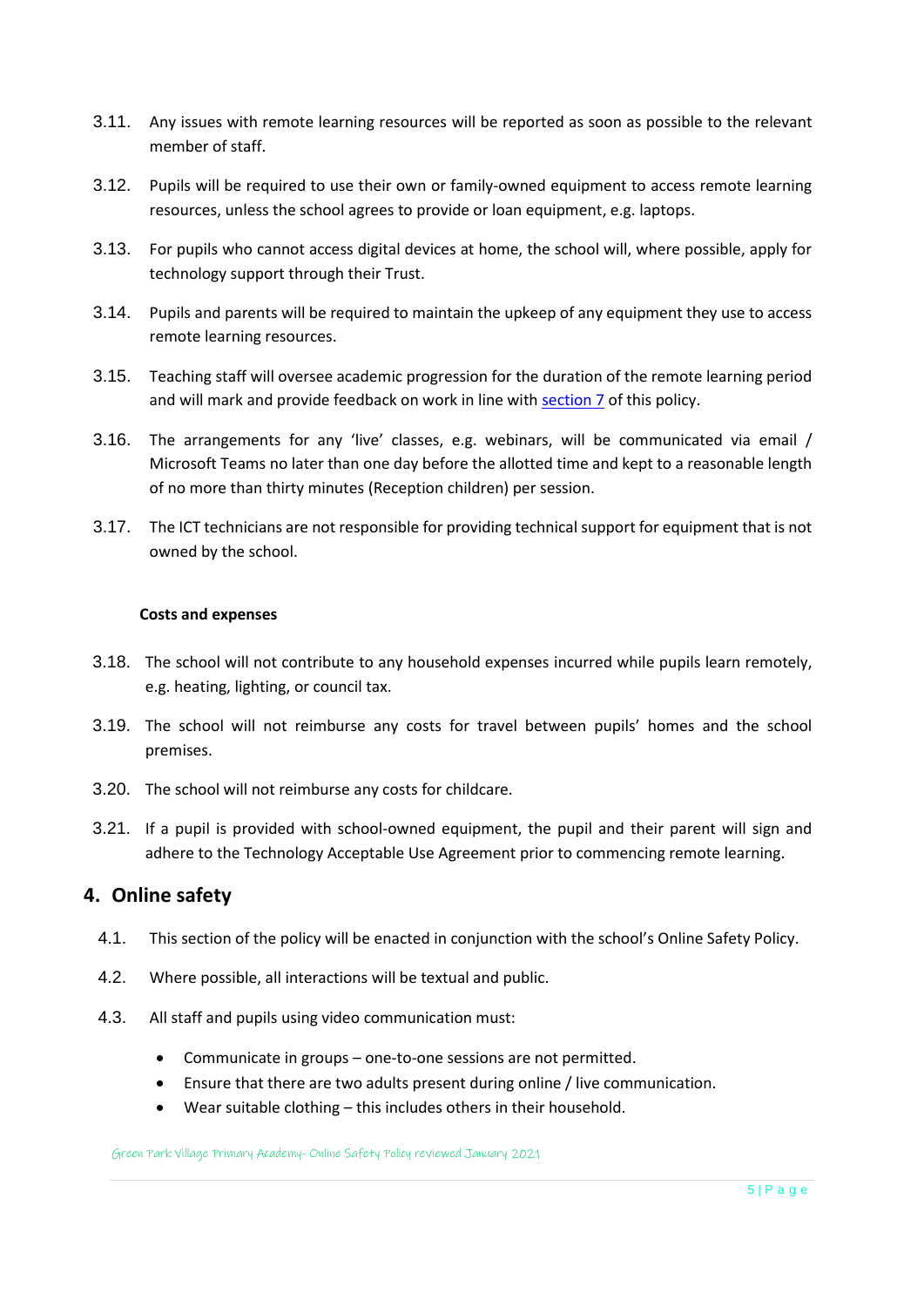- Where possible, be situated in a suitable 'public' living area within the home with an appropriate background – 'private' living areas within the home, such as bedrooms, should ideally be avoided during video communication.
- Use appropriate language this includes others in their household.
- Maintain the standard of behaviour expected in school.
- Use the necessary equipment and computer programs as intended.
- Not record, store, or distribute video material without permission.
- Ensure they have a stable connection to avoid disruption to lessons.
- Always remain aware that they are visible.
- 4.4. All staff and pupils using audio communication must:
	- Use appropriate language this includes others in their household.
	- Maintain the standard of behaviour expected in school.
	- Use the necessary equipment and computer programs as intended.
	- Not record, store, or distribute audio material without permission.
	- Ensure they have a stable connection to avoid disruption to lessons.
	- Always remain aware that they can be heard.
- 4.5. The school will consider whether one-to-one sessions are appropriate in some circumstances, e.g. to provide support for pupils with SEND. This will be decided and approved by the SLT, in collaboration with the SENCO.
- 4.6. Pupils not using devices or software as intended will be disciplined in line with the Learner Attitude/ Behaviour Policy.
- 4.7. The school will risk assess the technology used for remote learning prior to use and ensure that there are no privacy issues or scope for inappropriate use.
- 4.8. Where possible, the school will consult with parents at least one week prior to the period of remote learning about what methods of delivering remote teaching are most suitable – alternate arrangements will be made where necessary. However, it is recognised that schools may also need to act quickly (for example, following a bubble closure) and rapidly make arrangements which do not allow time for consultation.
- 4.9. The school will ensure that all school-owned equipment and technology used for remote learning has suitable anti-virus software installed, can establish secure connections, can recover lost work, and allows for audio and visual material to be recorded or downloaded, where required.
- 4.10. The school will communicate to parents via email letter about any precautionary measures that need to be put in place if their child is learning remotely using their own/family-owned equipment and technology, e.g. ensuring that their internet connection is secure; and ensuring appropriate anti-virus software is installed.
- Green Park Village Primary Academy- Online Safety Policy reviewed January 2021 4.11. During the period of remote learning, the school will maintain regular contact with parents to: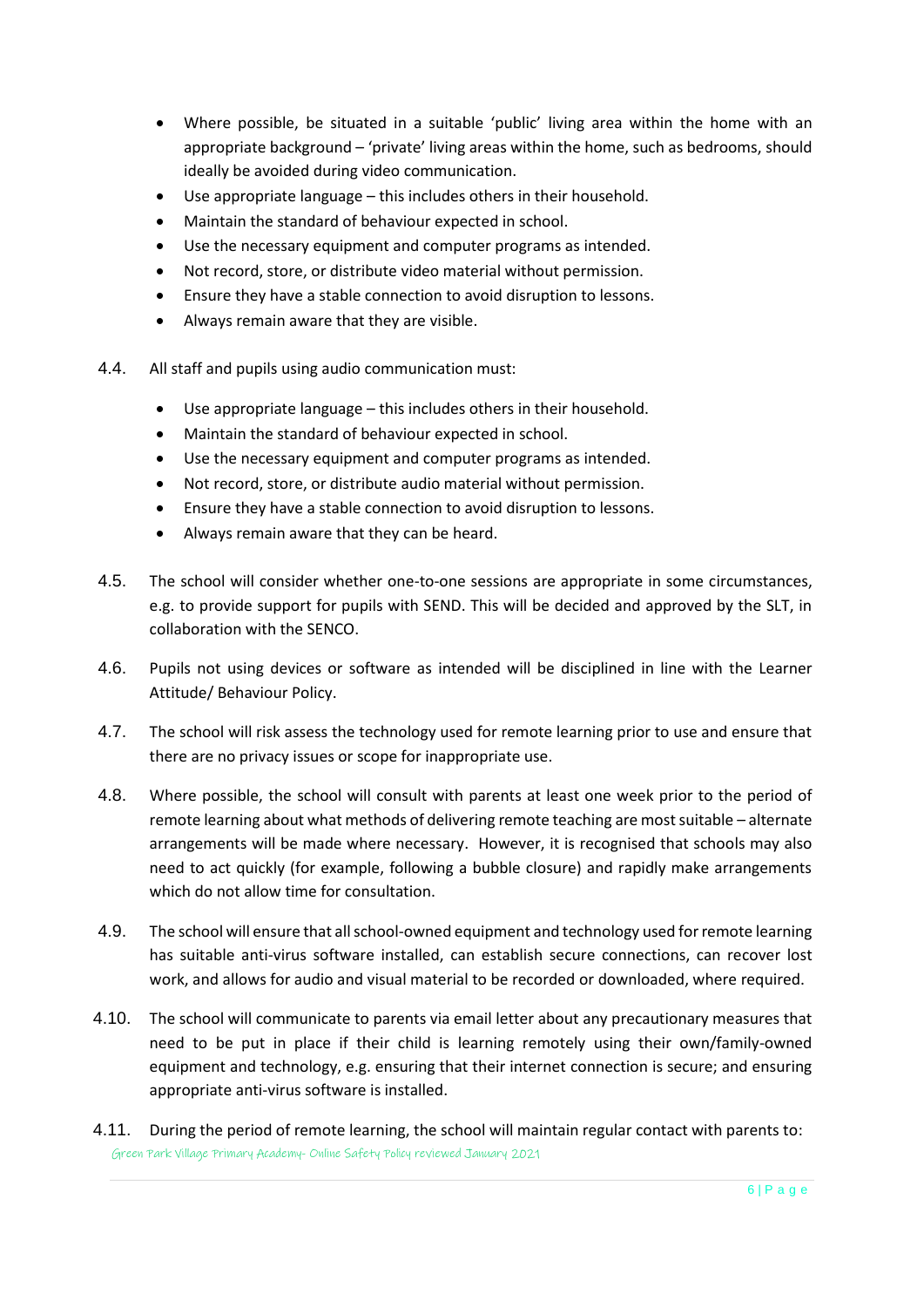- Reinforce the importance of children staying safe online.
- Ensure parents are aware of what their children are being asked to do, e.g. sites they have been asked to use and staff they will interact with.
- Encourage them to set age-appropriate parental controls on devices and internet filters to block malicious websites.
- Direct parents to useful resources to help them keep their children safe online.
- 4.12. The school will not be responsible for providing access to the internet off the school premises and will not be responsible for providing online safety software, e.g. anti-virus software, on devices not owned by the school.

#### <span id="page-10-0"></span>**5. Data protection**

- 5.1. This section of the policy will be enacted in conjunction with the school and Trust's Data Protection Policy.
- 5.2. Staff members will be responsible for adhering to the GDPR when teaching remotely and will ensure the confidentiality and integrity of their devices at all times.
- 5.3. Sensitive data will only be transferred between devices if it is necessary to do so for the purpose of remote learning and teaching. Sensitive data will not be stored on personal devices at any time.
- 5.4. Any data that is transferred between devices will be suitably encrypted or have other data protection measures in place so that if the data is lost, stolen, or subject to unauthorised access, it remains safe until recovered.
- 5.5. Parents' and pupils' up-to-date contact details will be collected prior to the period of remote learning.
- 5.6. All contact details will be stored in line with the Data Protection Policy and retained in line with the Records Management Policy.
- 5.7. The school will not permit paper copies of contact details to be taken off the school premises.
- 5.8. Pupils are not permitted to let their family members or friends use any school-owned equipment which contains personal data.
- 5.9. Any breach of confidentiality will be dealt with in accordance with the school and Trust's procedures.
- 5.10. Any intentional breach of confidentiality will be dealt with in accordance with the school's Learner Attitude /Behaviour Policy or the Disciplinary Policy and Procedure.

#### <span id="page-10-1"></span>**6. Marking and feedback**

6.1. All schoolwork completed through remote learning must be: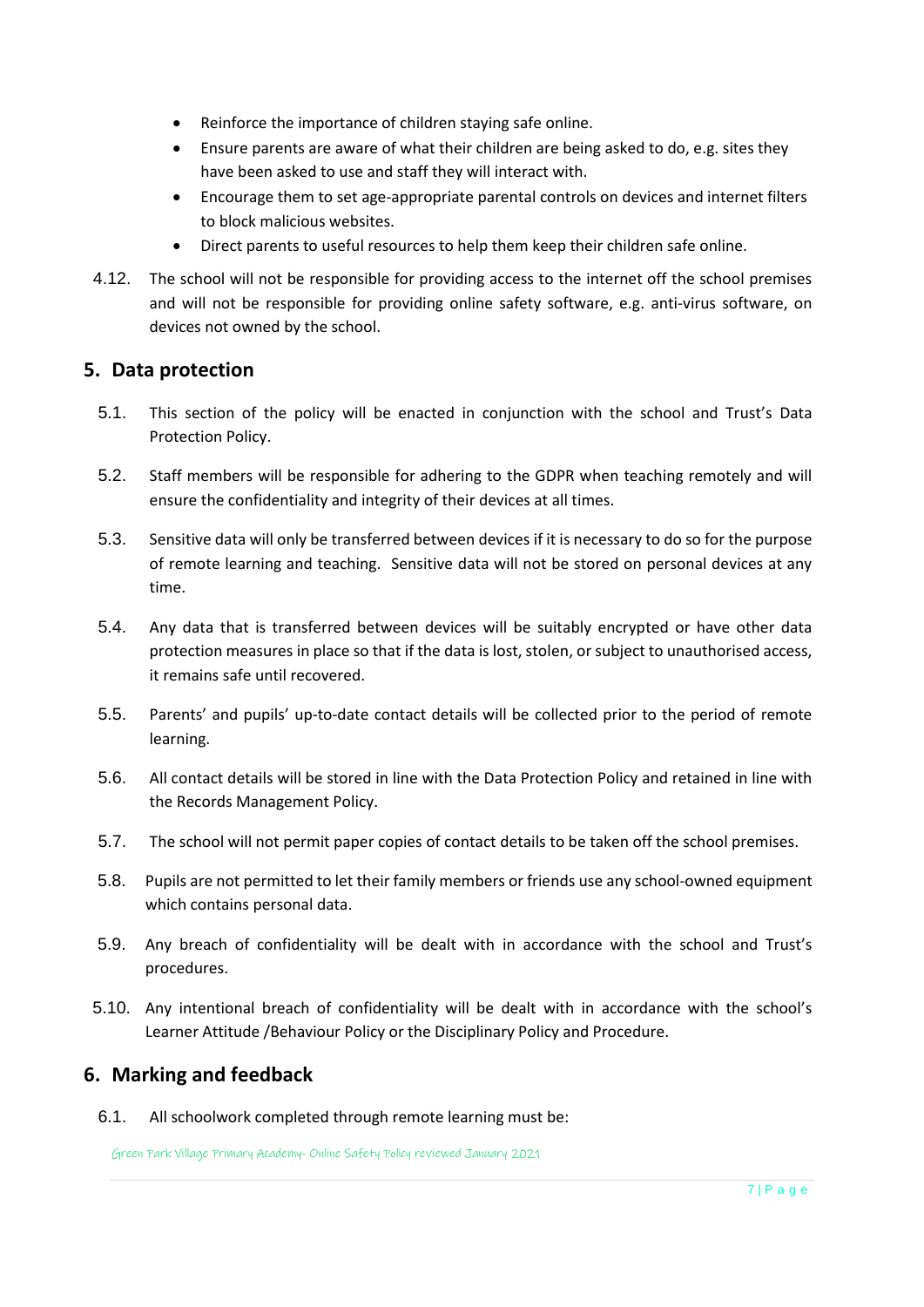- Finished when returned to the relevant member of teaching staff.
- Returned on or before the deadline set by the relevant member of teaching staff.
- Completed to the best of the pupil's ability.
- The pupil's own work.
- Marked in line with the Feedback Policy.
- Returned to the pupil, once marked, by an agreed date.
- 6.2. The school expects pupils and staff to maintain a good work ethic during the period of remote learning.
- 6.3. Pupils are accountable for the completion of their own schoolwork teaching staff will contact parents via email if their child is not completing their schoolwork or their standard of work has noticeably decreased.
- 6.4. Teaching staff will monitor the academic progress of pupils with and without access to the online learning resources and discuss additional support or provision with the Head Teacher as soon as possible.
- 6.5. Teaching staff will monitor the academic progress of pupils with SEND and discuss additional support or provision with the SENCO as soon as possible.
- 6.6. The school accepts a variety of formative assessment and feedback methods, e.g. through quizzes and other digital tools from teachers, and will support them with implementing these measures for remote learning where possible.
- 6.7. The school will log participation and pupil engagement with remote education, as well as motivation levels and progress, and this will be reported to parents via formal regular reports or, if there is a concern, individually via telephone.
- 6.8. The school will consider ways to use feedback to secure consistent engagement with remote material, e.g. introducing a newsletter sent to parents and pupils which displays exemplary work and rewards engagement or outcomes.

#### <span id="page-11-0"></span>**7. Health and Safety**

- 7.1. This section of the policy will be enacted in conjunction with the school's Health and Safety Policy.
- 7.2. The school will ensure pupils are shown how to use the necessary equipment and technology safely and correctly prior to the period of remote learning.
- 7.3. If using electronic devices during remote learning, pupils will be encouraged to take a five-minute screen break every two hours.
- 7.4. Screen break frequency will be adjusted to five minutes every 30 minutes for younger pupils or pupils with medical conditions who require more frequent screen breaks.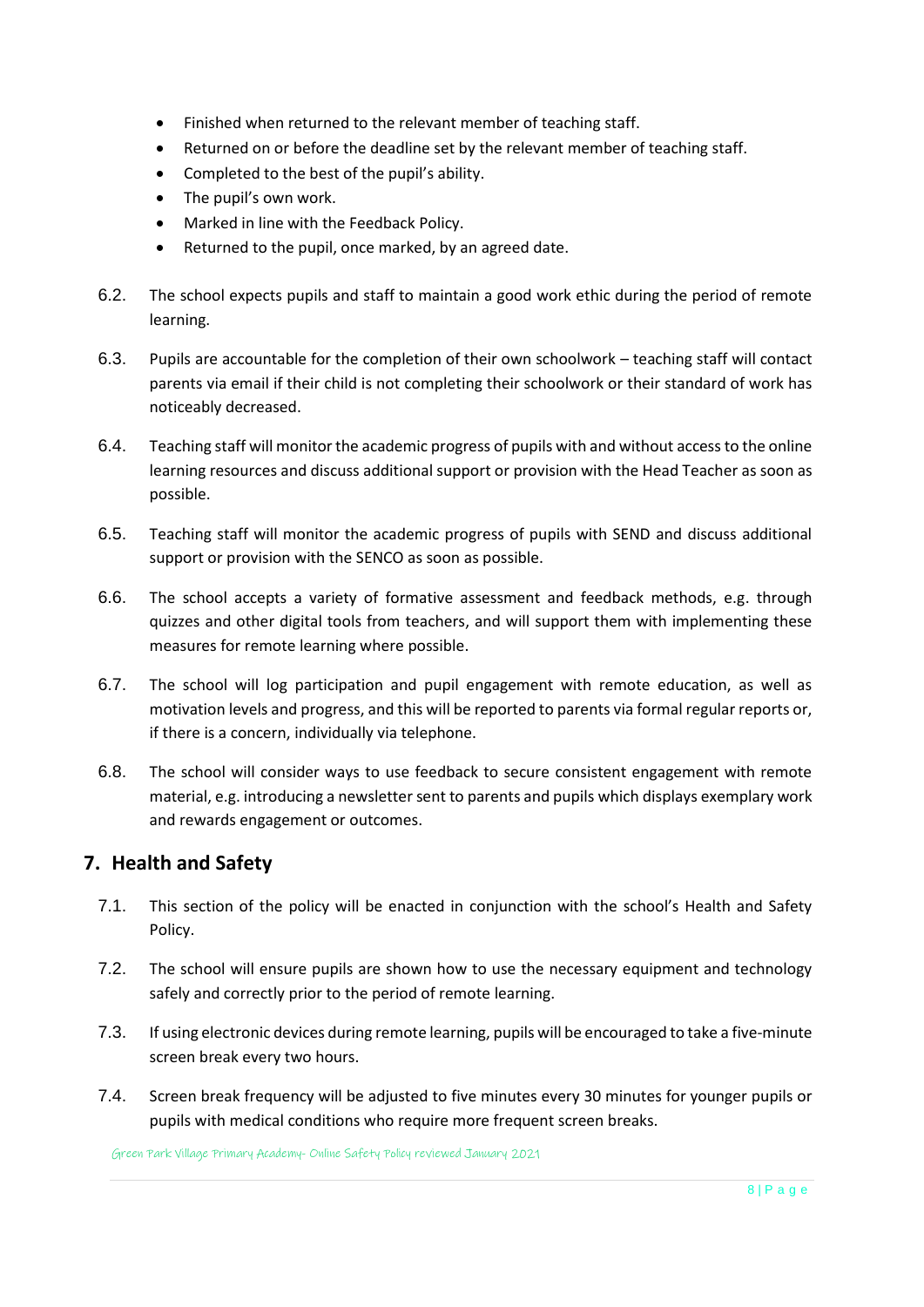7.5. If any incidents occur at home that may necessitate a child's absence from education, they must be reported to the school immediately.

#### <span id="page-12-0"></span>**8. School day and absence**

- <span id="page-12-2"></span>8.1. Pupils will be present for remote learning by 9:00 a.m. and cease their remote learning at 3.15 p.m. from Monday to Friday, with the exception of breaks and lunchtimes, as outlined in paragraph [8.2.](#page-12-3)
- <span id="page-12-3"></span>8.2. Breaks and lunchtimes will take place at the following times each day:
	- Morning break will take place at 11:30 a.m. until 11:45 a.m.
	- Lunchtime will take place between 12:15 p.m. and 13:30 p.m.
	- Afternoon break will take place at parental discretion, dependent on activities selected/ participating in.
- 8.3. Pupils are not expected to do schoolwork during the times outlined in paragraph 8.2.
- 8.4. Pupils with SEND or additional medical conditions who require more regular breaks, e.g. sensory breaks, are not expected to do schoolwork during their breaks.
- 8.5. Pupils who are unwell are not expected to be present for remote working until they are well enough to do so.
- <span id="page-12-4"></span>8.6. Parents will inform their child's teacher no later than 8:30 a.m. if their child is unwell.
- 8.7. The school will monitor absence and lateness in line with the Attendance and Absence Policy.

#### <span id="page-12-1"></span>**9. Communication**

- 9.1. The school will ensure adequate channels of communication are arranged in the event of an emergency.
- 9.2. The school will communicate with parents via letter via email (with copy on the school website, excluding login details) about remote learning arrangements as soon as possible.
- 9.3. The Head Teacher will communicate with staff as soon as possible via email about any remote learning arrangements.
- 9.4. Members of staff involved in remote teaching will ensure they have a working mobile device that is available to take phone calls during their agreed working hours.
- 9.5. The school understands that pupils learning remotely have the right to privacy out-of-hours and should be able to separate their school and home lives – communication is only permitted during school hours.
- 9.6. Members of staff will have contact with their line manager at least twice per week.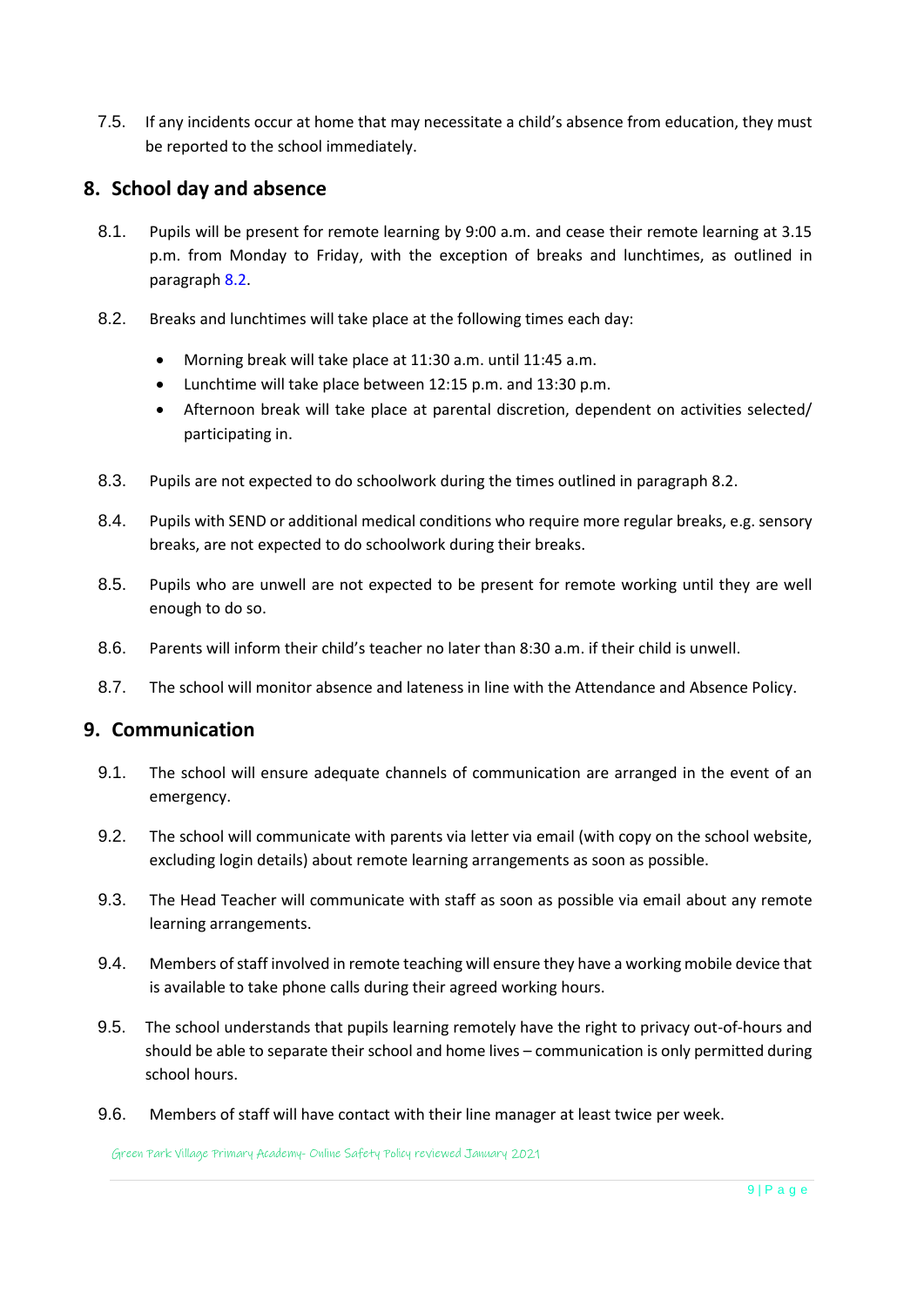- 9.7. As much as possible, all communication with pupils and their parents will take place within the school hours outlined in section 8.
- 9.8. Pupils will have verbal contact with a member of teaching staff at least once per week via group phone call.
- 9.9. Parents and pupils will inform the relevant member of staff as soon as possible if schoolwork cannot be completed.
- 9.10. Issues with remote learning or data protection will be communicated to the pupils' teacher as soon as possible so they can investigate and resolve the issue.
- 9.11. The pupils' teacher will keep parents and pupils informed of any changes to the remote learning arrangements or the schoolwork set.
- 9.12. The Head Teacher will review the effectiveness of communication on a weekly basis and ensure measures are put in place to address gaps or weaknesses in communication.

#### <span id="page-13-0"></span>**10.Monitoring and review**

- 10.1. This policy will be reviewed on an annual basis by the Head Teacher.
- 10.2. Any changes to this policy will be communicated to all members of staff and other stakeholders.

10.3. The next scheduled review date for this policy is January 2022.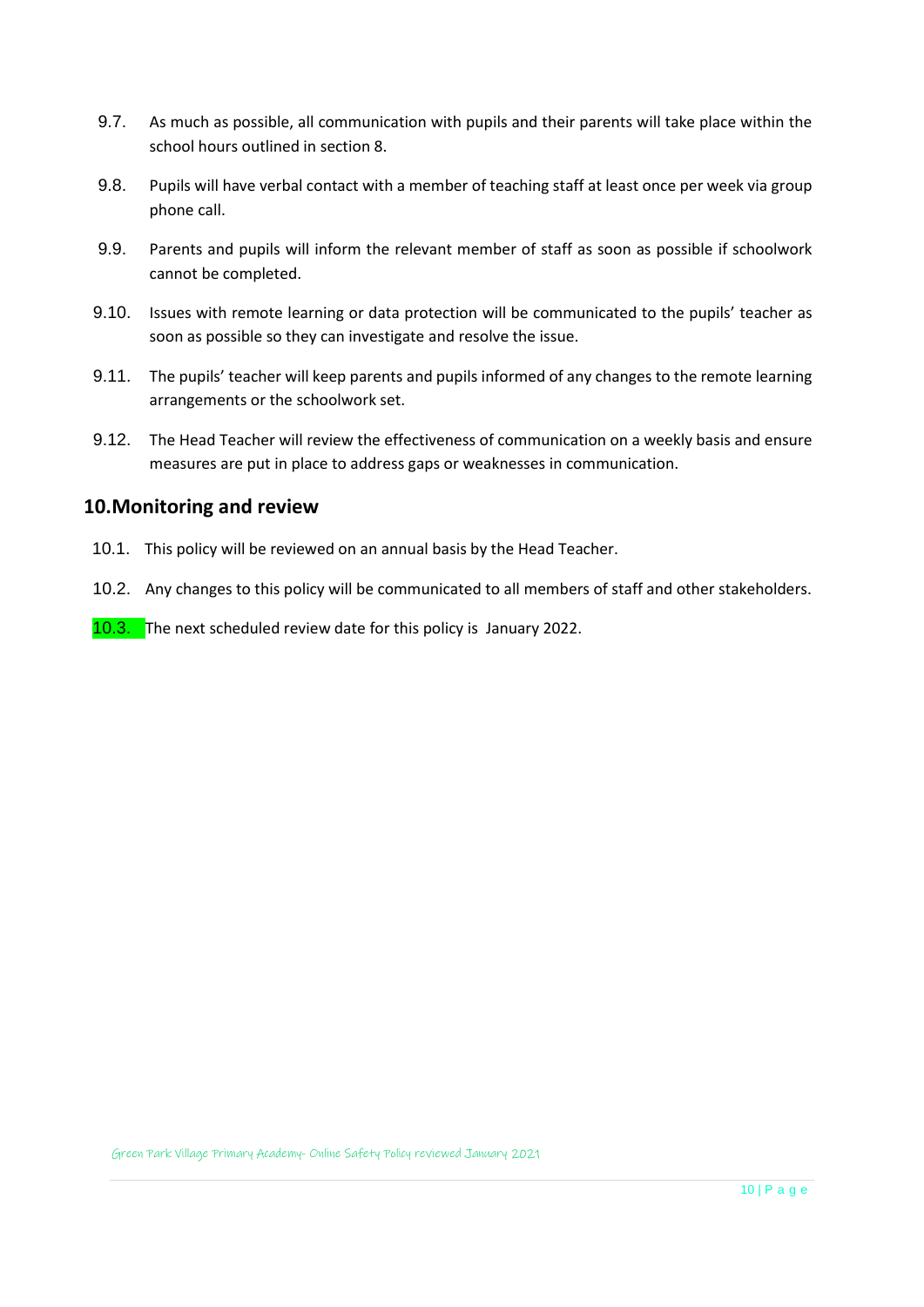#### <span id="page-14-0"></span>**APPENDIX A:**

#### **Remote Learning During the Coronavirus (COVID-19) Pandemic**

Within the ever-changing circumstances we are currently living through, we must be prepared for local restrictions. If local restrictions apply, the school will implement provision for remote learning to ensure pupils never miss out on education. We will ensure that our curriculum is inclusive and accessible to all. This policy annex outlines additional measures that will be implemented for delivering remote learning during the pandemic.

#### **1. Legal framework**

- 1.1 This policy has due regard to all relevant legislation, statutory and good practice guidance including, but not limited to, the following:
	- DfE (2020) 'Safeguarding and remote education during coronavirus (COVID-19)'
	- DfE (2020) 'Adapting teaching practice for remote education'
	- DfE (2020) 'Guidance for full opening: schools'
	- DfE (2020) 'Get help with technology during coronavirus (COVID-19)'
	- DfE (2020) 'Get laptops and tablets for children who cannot attend school due to coronavirus (COVID-19)'
	- DfE (2020) 'How schools can plan for tier 2 local restrictions'
	- DfE (2020) 'Laptops, tablets and 4G wireless routers provided during coronavirus (COVID-19)'
	- Department of Health & Social Care (2020) 'COVID-19 contain framework: a guide for local decision makers'
	- **[New]** DfE (2020) 'Remote education good practice'
	- **[New]** DfE (2020) The Coronavirus Act 2020 Provision of Remote Education (England) Temporary Continuity Direction
- 1.2 [From 22 October 2020 to end of 2020/2021 academic year] The Head Teacher, in collaboration with the governing board, will ensure the school follows the legal obligations regarding remote education, as outlined in The Coronavirus Act 2020 Provision of Remote Education (England) Temporary Continuity Direction. This includes:
	- Providing remote education to all pupils of compulsory school age.
	- **[EYFS]** Providing remote education to pupils below compulsory school age who would usually be taught in a class with pupils of compulsory school age, e.g. Reception children.
	- Providing remote education where it would be unlawful, or contrary to guidance issued from public authorities, for a pupil to travel to or attend the school.
	- Having regard to government guidance issued regarding the delivery of remote education, e.g. the DfE's 'Guidance for full opening: schools'.
- **2. Teaching and learning**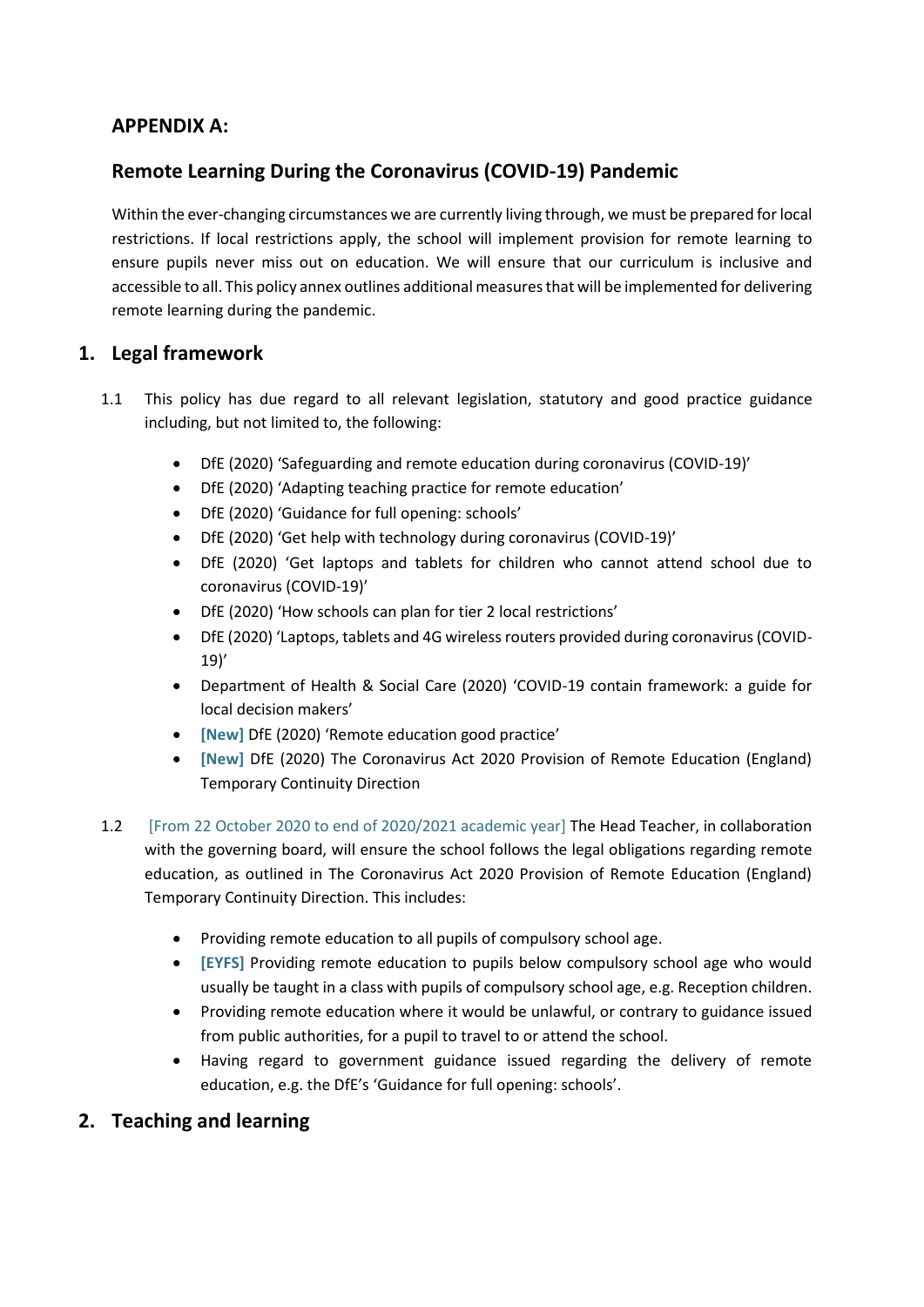- 2.1 The school will ensure staff and pupils follow the school's Online Safety Policy when working and learning remotely.
- 2.2 All pupils will have access to high-quality education when learning remotely.
- 2.3 The school will prioritise factors that have been found to increase the effectiveness of remote education. These include, but are not limited to:
	- Ensuring pupils receive clear explanations.
	- Supporting growth in confidence with new material through scaffolded practice.
	- Application of new knowledge or skills.
	- Enabling pupils to receive feedback on how to progress.
- 2.4 The school will use a range of teaching methods to cater for all different learning styles.
- 2.5 Teachers will ensure that a portion of their lessons are designed to promote interactivity amongst pupils and between pupils and staff, e.g. live lessons or use of the 'chat' function on meeting software, to lessen feelings of isolation and to promote pupil progress and motivation.
- 2.6 Teachers will ensure lessons are inclusive for all pupils and can be adapted to account for the needs of disadvantaged pupils and pupils with SEND.
- 2.7 When teaching pupils who are working remotely, teachers will:
	- Set assignments so that pupils have meaningful and ambitious work each day.
	- Deliver a planned, coherent and well-sequenced curriculum which allows skills to be built incrementally.
	- Provide frequent, clear explanations of new content through high-quality curriculum resources, including through educational videos.
	- Assess progress by using questions and other suitable tasks and be clear on how regularly work will be checked.
	- Adjust the pace or difficulty of what is being taught in response to questions or assessments, including, where necessary, revising material or simplifying explanations to ensure pupils' understanding.
	- Plan a programme that is of equivalent length to the core teaching pupils would receive in school, ideally including daily contact with teachers.
- 2.8 All provisions for remote learning will be subject to the class group's age, ability and/or any SEND.
- 2.9 In exceptional circumstances, the school may reduce its curriculum offering to enable pupils to cope with the workload – the Head Teacher will assess this need, keeping pupils' best interests in mind, and will not take the decision lightly.
- 2.10 Teachers will continue to make use of formative assessments throughout the academic year, e.g. quizzes.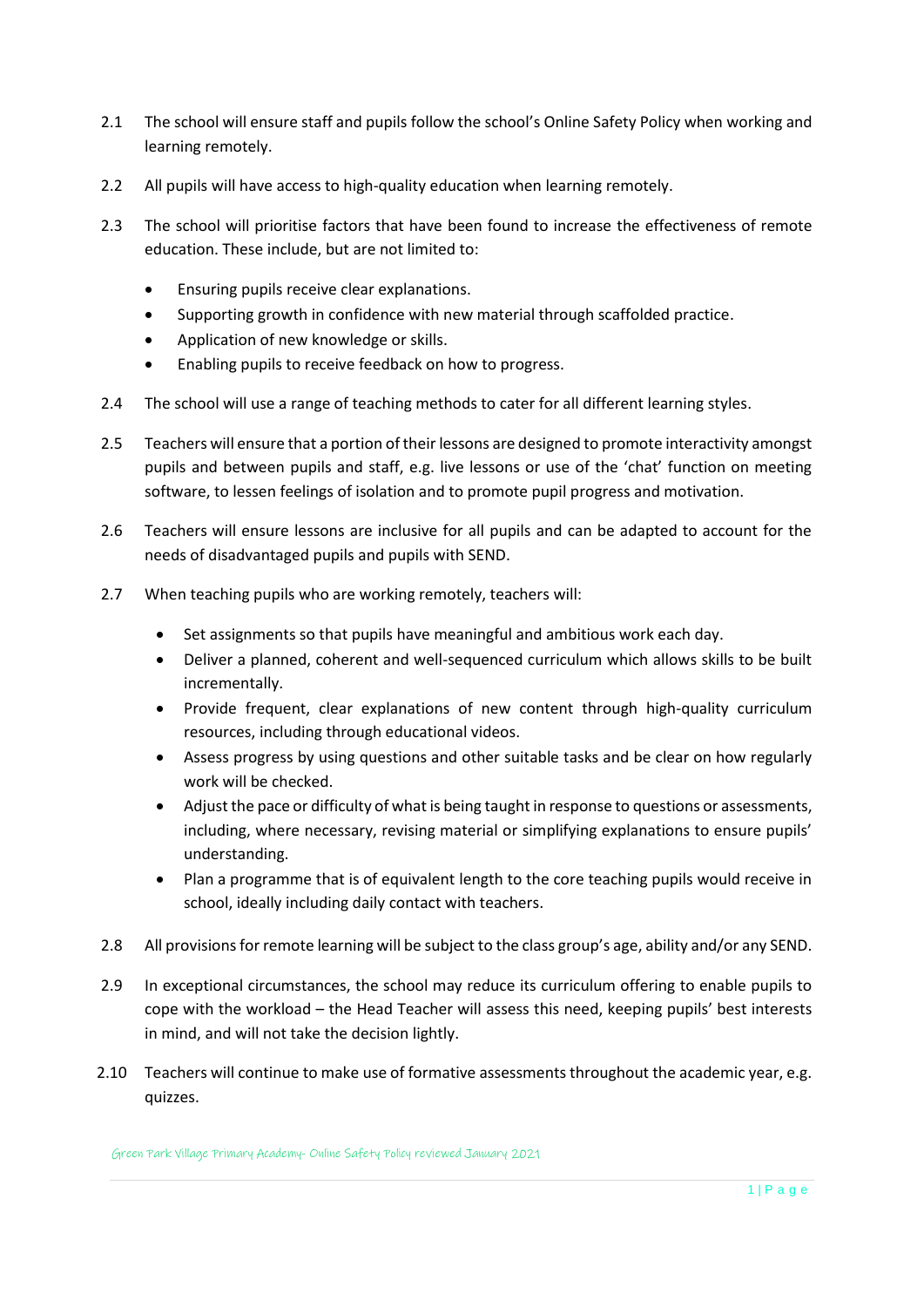- 2.11 The school recognises that certain subjects are more difficult to teach remotely, e.g. music, sciences and physical education. Teachers will provide effective substitutes for in-person teaching such as video demonstrations or the use of nationally available resources.
- 2.12 Pupils will be encouraged to take regular physical exercise to maintain fitness, and time will be allocated within the school week for pupils to focus on this.
- 2.13 The school will remain cognisant of families who do not have access to the resources required for remote education, and will ensure that an up-to-date record of which pupils do not have appropriate devices or internet access is maintained.
- 2.14 The school will utilise the support available through the DfE's 'Get help with technology during coronavirus (COVID-19)' scheme.
- 2.15 Under the scheme, the school can order laptops, tablets and 4G wireless routers to support the following groups of pupils if they do not have access to a digital device or the internet through other means:
	- Pupils in Years 3 to 6
	- Clinically extremely vulnerable pupils across all year groups who are shielding or selfisolating in line with government advice
	- Pupils in all year groups who are unable to access remote education whilst attending school on a hospital site
- 2.16 Before distributing devices, the school will ensure:
	- The devices are set up to access remote education.
	- Appropriate safeguarding controls and support are in place to help pupils use the devices safely.
- 2.17 Once devices are ready for collection, the school will either arrange for them to be collected by pupils or their parents from school, or delivered to pupils' homes, ensuring infection control measures are adhered to as part of this process.
- 2.18 The school will approach remote learning in a flexible manner where necessary, e.g. ensuring that lessons, live or otherwise, are recorded to accommodate contexts where pupils have to share a single device within the home.
- 2.19 Where live lessons are recorded, the school will ensure all recording procedures have due regard for the relevant data protection legislation, including the Data Protection Act 2018 and the General Data Protection Regulation. In these instances, before the lesson starts, all participants (and related parents) will be informed that the video is being recorded, including where this is for training and development purposes for use internally within REAch2. It should be made clear that usage will be fore training and development purposes only.